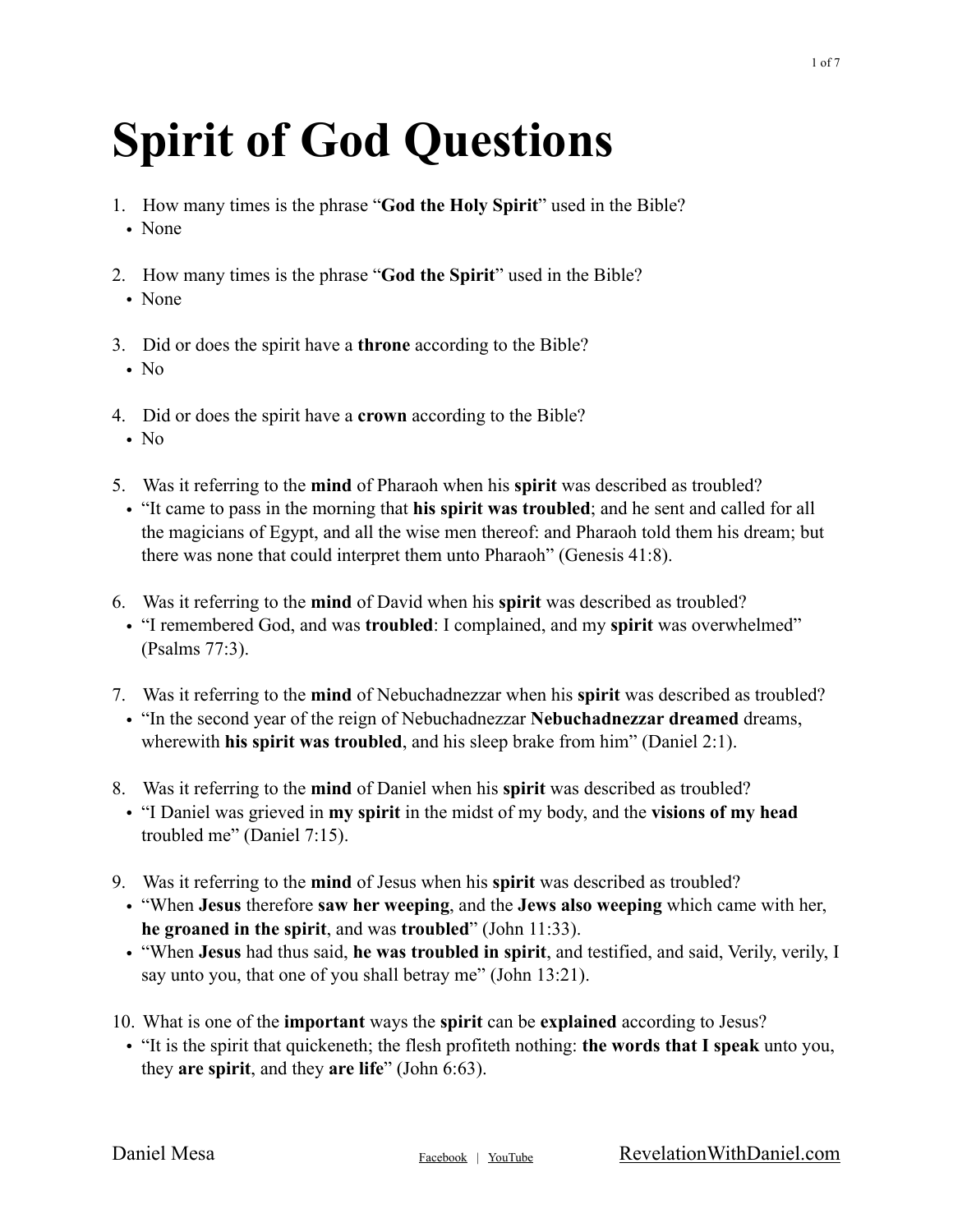- 11. Because Jesus Christ said **His words are spirit**, does that make sense with how all things were created?
	- "**By the word of the LORD** were the **heavens made**; and **all the host** of them by the **breath** of his mouth" (Psalms 33:6).
	- "For he **spake**, and it was **done**; he **commanded**, and it **stood fast**" (Psalms 33:9).
- 12. When Christ was **baptized**, was the **spirit** of God really a **bird** when it said, "Jesus, when he was baptized, went up straightway out of the water: and, lo, the heavens were opened unto him, and **he saw the Spirit of God descending like a dove**, and lighting upon him: 17 And **lo a voice from heaven**, saying, This is my beloved Son, in whom I am well pleased?" (Matthew 3:16-17).
	- "**Professing** themselves to be **wise**, they became **fools**, 23 And changed the **glory** of the uncorruptible **God into an image** made like to corruptible man, and to **birds**, and fourfooted beasts, and creeping things" (Romans 1:22-23).
- 13. What does the **Bible** often (but not always, as it can **mean** wind, etc) mean by using the word **spirit**, for both man and God?
	- "**Who** hath **directed** the **Spirit** of the LORD, or being his **counsellor** hath taught him?" (Isaiah 40:13).
	- "For **who** hath **known** the **mind** of the Lord? or who hath been his **counsellor**?" (Romans 11:34).
		- NOTE: words come from the mind, both of man and of God.
- 14. Whose spirit, according to Paul in the letter to the Galatians, was sent from the Father?
	- "And because ye are sons, **God hath sent forth the Spirit of his Son** into your **hearts**, crying, Abba, **Father**" (Galatians 4:6).
- 15. Who dwells in the **heart** according to Paul in his letter to the Ephesians?
	- "That **Christ** may dwell in your **hearts** by faith; that ye, being rooted and grounded in love…" (Ephesians 3:17).
- 16. What is the **heart** that Christ will dwell in according to the **Bible**?
	- "**GOD saw** that the **wickedness** of man was **great** in the earth, and that every **imagination** of the **thoughts** of his **heart** was only **evil** continually" (Genesis 6:5).
- 17. Is **God the Holy Spirit** in you **the hope of glory**?
- "God would make known what is the riches of the glory of this mystery among the Gentiles; which is **Christ in you, the hope of glory**" (Colossians 1:27).
- 18. When **Bezaleel**, the craftsman of the sanctuary, was **filled with the spirit**, was that spirit directly affecting his **mind** which **controlled** his **body/actions**?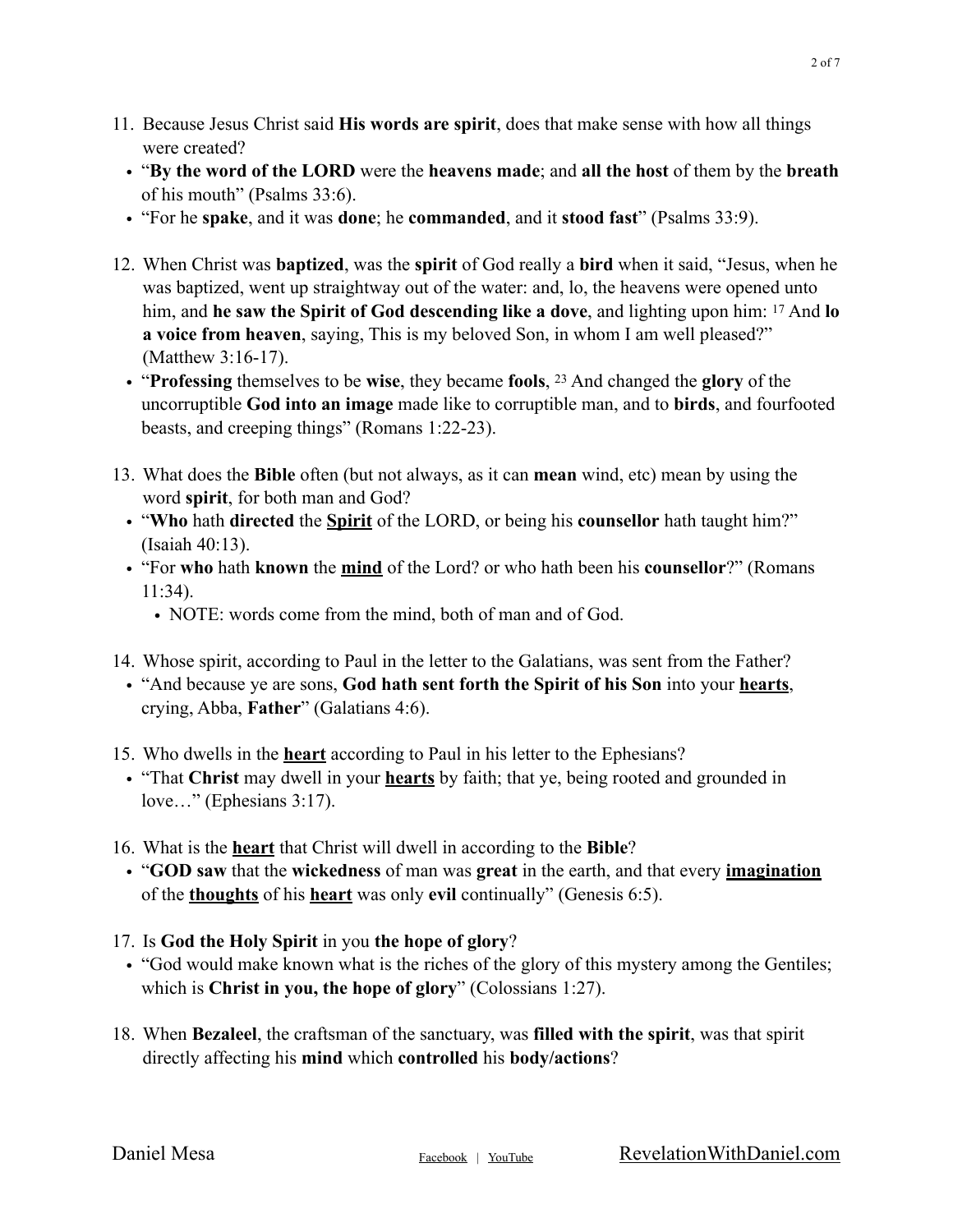- "See, I have called by name **Bezaleel** the son of Uri, the son of Hur, of the tribe of Judah: 3 And I have **filled him with the spirit of God**, in **wisdom**, and in **understanding**, and in **knowledge**, and in **all manner of workmanship**" (Exodus 31:2-3).
	- Consider Philippians 2:5, "Let this **mind** be in you, which was also in Christ Jesus."
- 19. Who is **outside** the **Laodicean** church of Revelation?
	- "Behold, **I stand at the door**, and **knock**: if any man hear my **voice**, and open the door, **I will come in to him**, and will sup with him, and he with me" (Revelation 3:20).
		- NOTE: if Christ is outside the Laodicean church, who is in there?
- 20. Who is the **husband** which is calling humanity with His **bride** at the end of the Revelation?
	- "The **Spirit** and the **bride** say, **Come**. And let him that **heareth** say, Come. And let him that is **athirst** come. And whosoever will, let him take the **water of life** freely" (Rev. 22:17).
- 21. Out of the **five times** the Greek word for "**comforter**" (parakletos) is used, each time **written by John**, which of the five **tells the comforter's name**?
	- "My little children, these things write I unto you, that ye sin not. And if any man sin, we have an **advocate** with the Father, **Jesus Christ the righteous**" (1 John 2:1).
- 22. From **where** does a believer get the **water of life**?
	- "Jesus answered and said unto her, **If thou knewest** the **gift of God**, and **who it is** that saith to thee, Give me to drink; thou **wouldest have asked of him**, and **he would have given thee living water**" (John 4:10).
	- "In the last day, that great day of the feast, **Jesus** stood and **cried**, saying, **If any man thirst**, let him **come unto me**, and **drink**" (John 7:37).
- 23. Are there **two intercessors** in the context of Romans 8, one being God the Spirit, or is there only one intercessor, and it's referring to the Spirit of Christ?
	- "Likewise **the Spirit** also helpeth our infirmities: for we know not what we should pray for as we ought: but **the Spirit itself maketh intercession for us** with groanings which cannot be uttered" (Romans 8:26).
	- "Who is he that condemneth? **It is Christ** that died, yea rather, that is risen again, **who is even at the right hand of God**, who also **maketh intercession for us**" (Romans 8:34).
- 24. Where did **John the Baptist** say from whom the Spirit would come from?
	- "I indeed baptize you with water unto repentance: but he that cometh after me is **mightier than I**, whose shoes I am not worthy to bear: **he shall baptize you with the Holy Ghost**, and with **fire**…" (Matthew 3:11).
- 25. When the **Son of God** was in a **personal spiritual battle** with **Satan**, what did **God send to minister** to His Son?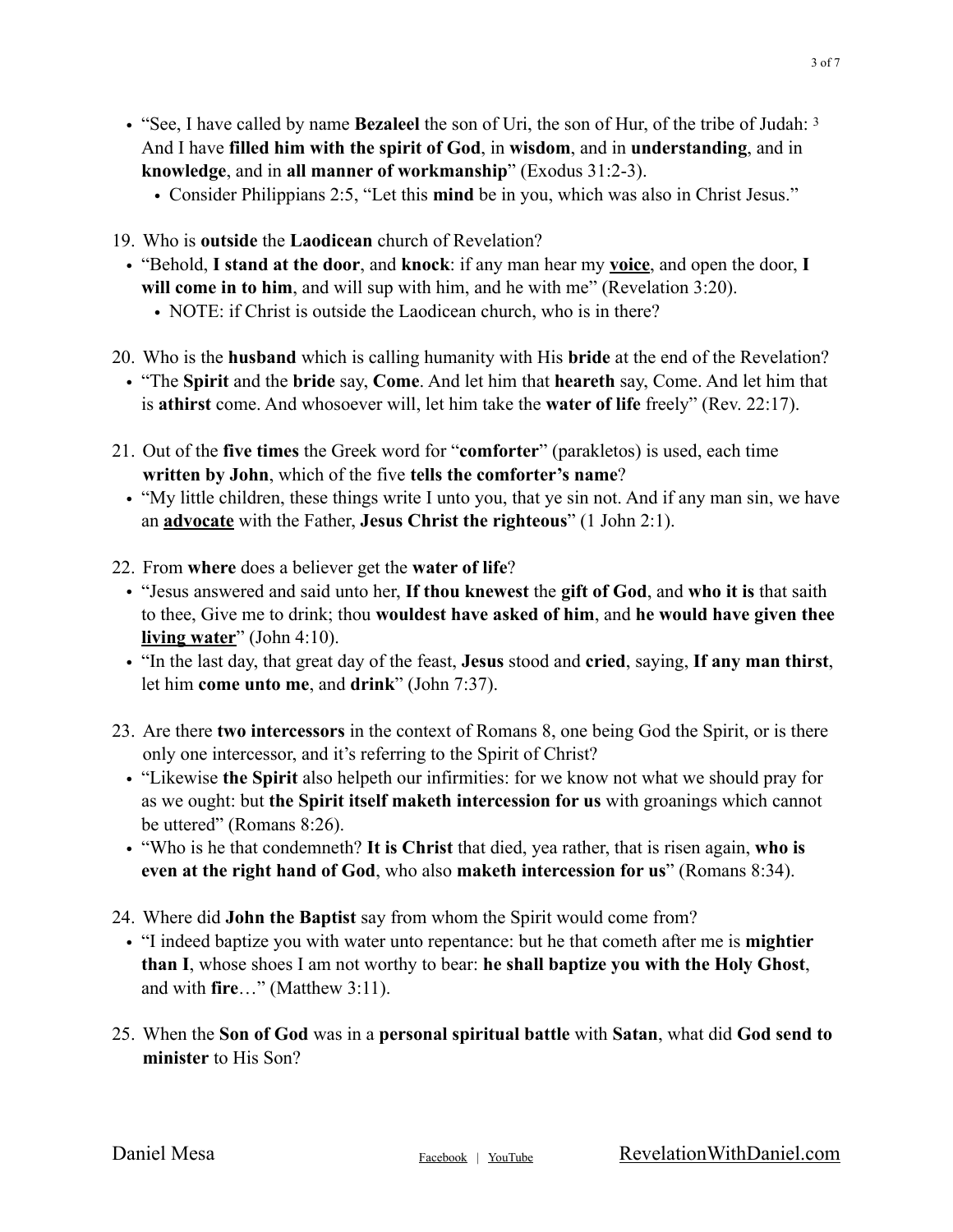- "Then the devil leaveth him, and, behold, **angels came** and **ministered** unto him" (Matthew 4:11).
- 26. Was it **because Satan knew** that **Christ understood** that **God sends angels** to His children on earth that **Satan came to Christ as an angel** of light in the wilderness of temptation?
	- "Then the **devil taketh him up** into the holy city, and setteth him on a pinnacle of the temple, 6 And saith unto him, If thou be the Son of God, cast thyself down: for it is written, **He shall give his angels charge concerning thee: and in their hands they shall bear thee up**, lest at any time thou dash thy foot against a stone" (Matthew 4:5-6).
- 27. When the **Son of God** was at a point where His **soul was "exceeding sorrowful**, even unto **death**," wrestling against **His own will** saying, "not MY will…" what did **God the Father send** from Heaven to **strengthen** Him?
	- "There **appeared an angel** unto him from heaven, **strengthening** him" (Luke 22:43).
- 28. **Why would God send angels** instead of the Holy Spirit?
	- "Are **they not all ministering spirits**, **sent forth to minister** for them who shall be heirs of salvation?" (Hebrews 1:14).
		- NOTE: **This does NOT mean the angels are the Holy Spirit**. Interestingly, the Bible doesn't describe the Holy Spirit traveling around by itself—just like Adam's spirit didn't do that. (Adam, before the fall, was made in the image of God. "God said, Let us make man in our image, after our likeness" [Genesis 1:26].) So, God uses intelligent beings like you and me, and angels that are faithful, to do His bidding—filled with His Spirit.
- 29. What are **evil angels**, **demons, or devils also called** in the Bible?
	- "Certain women, which had been healed of **evil spirits** and infirmities, Mary called Magdalene, out of whom went seven **devils**" (Luke 8:2).
- 30. Could we rightly then call good angels "**holy spirits**?"
	- "When the Son of man shall come in his glory, and all the **holy angels** with him, then shall he sit upon the throne of his glory" (Matthew 25:31).
- 31. When the **spirit of Christ spoke to His churches** in Revelation 2-3, **how** was that done?
- "**I Jesus have sent mine angel to testify** unto you these things in the churches…" (Revelation 22:16).
- 32. In this next verse, is the resurrection and the angel the same thing, or the angel and the spirit?
	- "For the Sadducees say that there is **no resurrection**, neither **angel**, nor **spirit**: but the Pharisees confess **both**" (Acts 23:8).
- 33. What was the answer from the angel that spoke to Zechariah when he asked, "What be these **two olive branches which** through the two golden pipes **empty the golden oil out of themselves**?"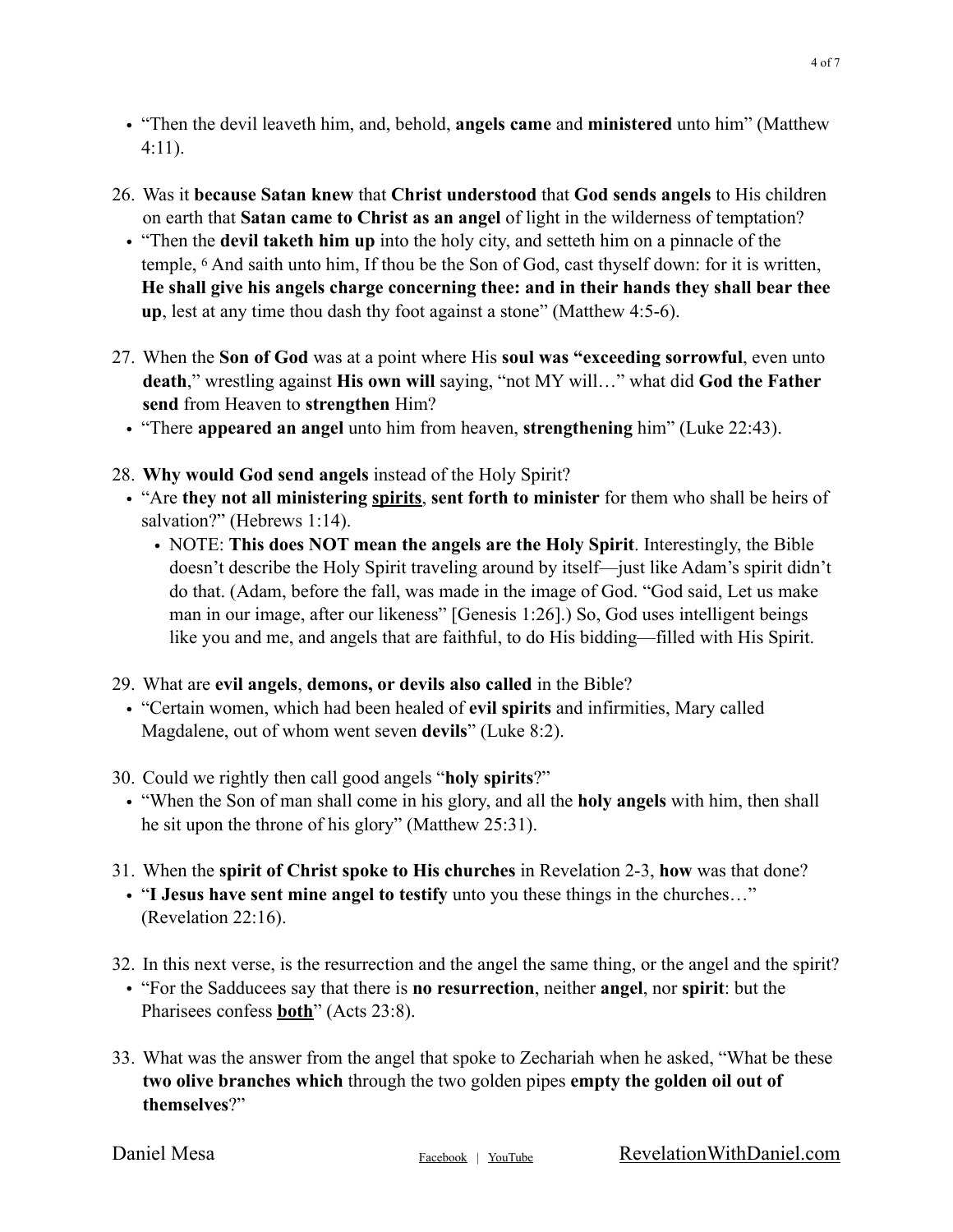- "Then said he, **These are the two anointed ones**, that stand **by the Lord** of the whole earth" (Zechariah 4:14).
- 34. How is the **Hebrew word for spirit** (ruwach) used the **second time** in the Bible?
	- "They heard the voice of the LORD God walking in the garden in the **cool** of the day: and Adam and his wife hid themselves from the presence of the LORD God amongst the trees of the garden" (Genesis 3:8).
- 35. What is **God's order of service** for giving His **messages to His prophets** in the first verse of the Revelation of Jesus Christ?
	- "The Revelation of **Jesus Christ**, which **God gave unto him**, to shew unto his servants things which must shortly come to pass; and **he sent and signified it by his angel** unto his servant **John**" (Revelation 1:1).
		- NOTE: the message from God went to His Son, who gave it to an angel that signified it, which gave it to John. The **Father**, the **Son**, the **angel**, the **prophet**, then to **us**…
- 36. What was the first **vision**, describing **God's communication network**, given to **Jacob** before he was the father of any of his twelve sons?
	- Jacob "dreamed, and behold **a ladder** set up on the **earth**, and the top of it reached to **heaven**: and behold the **angels of God ascending and descending** on it. 13 And, behold, the **LORD stood above it**, and said, I am the LORD God of Abraham thy father, and the God of Isaac: the land whereon thou liest, to thee will I give it, and to thy seed" (Genesis 28:12-13).
		- NOTE: the **Father, the God of Abraham** ("The God of Abraham, and of Isaac, and of Jacob, the God of our fathers, hath glorified his Son Jesus… [Acts 3:13]), was **standing above the ladder** (see the next question) with **angels ascending and descending** upon the ladder with the message the Father, standing above the ladder, had given.
- 37. **How did Jesus understand** the vision that Jacob was given of the **ladder**?
	- "He saith unto him, Verily, verily, I say unto you, Hereafter ye shall see heaven open, and the **angels of God ascending and descending upon the Son of man**" (John 1:51).
- 38. As they inquired about God's salvation, **what spirit was in the prophets** as they foretold of the sufferings of Christ?
	- "Of which salvation the **prophets** have enquired and searched diligently, who prophesied of the grace that should come unto you: 11 Searching what, or what manner of time **the Spirit of Christ which was in them** did signify, when **it** testified beforehand the sufferings of Christ, and the glory that should follow" (1Peter 1:10-11).
- 39. How are **angels described** in **Hebrews** 1 (quoted from Psalm 104:4)?
	- "**Of the angels** he saith, Who maketh his angels **spirits**, and his **ministers** a **flame of fire**" (Hebrews 1:7).
- 40. What was on the head of the apostles on the day of Pentecost?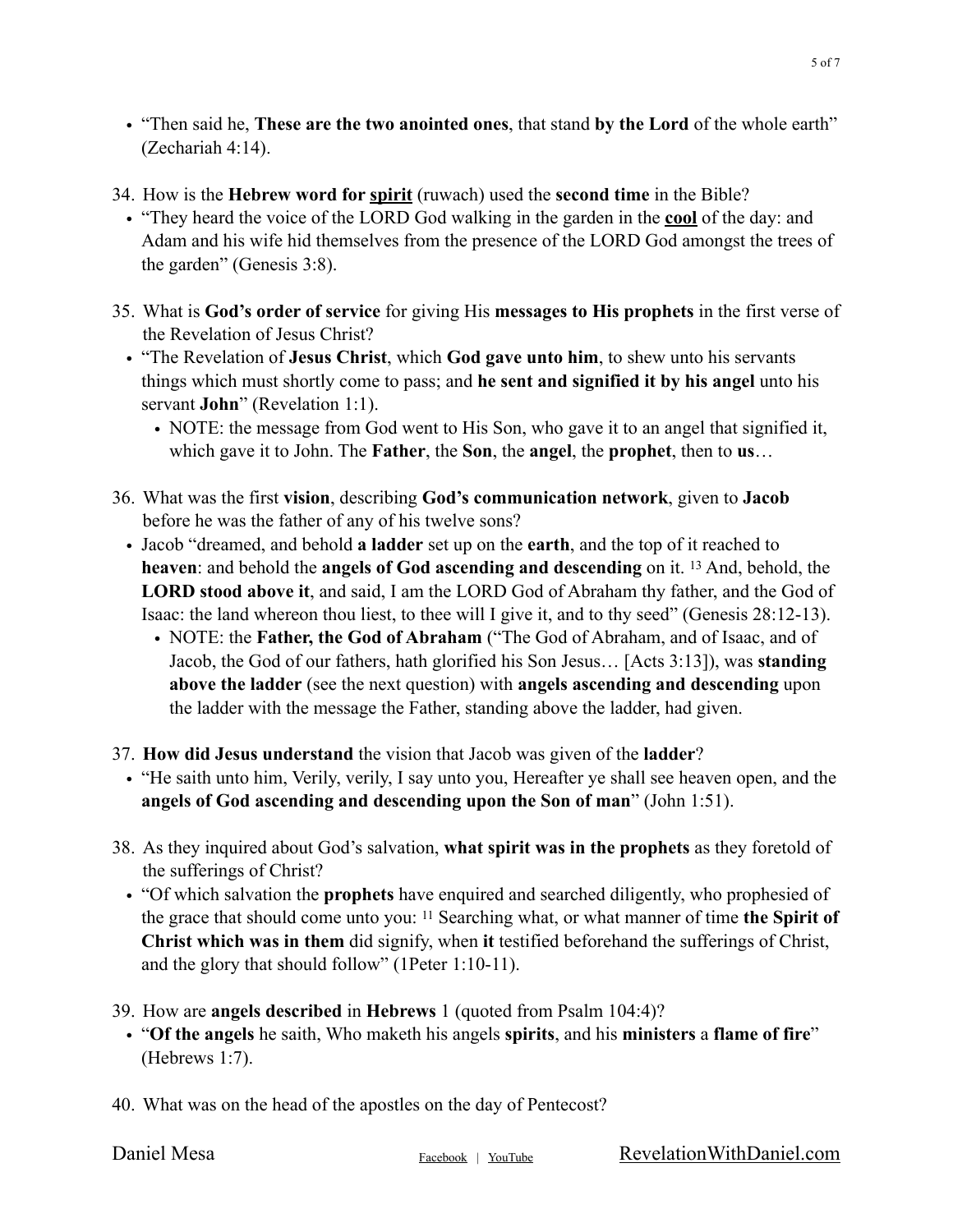- "There **appeared** unto them **cloven tongues like as of fire**, and it sat upon each of them" (Acts 2:3).
- 41. **Cornelius and Peter interacted with an angel**, so what does the Bible say about that interaction?
	- "**He saw in a vision** evidently about the ninth hour of the day **an angel of God** coming in to him, and **saying** unto him, Cornelius" (Acts 10:3).
	- "And now **send men** to Joppa, and **call for** one Simon, whose surname is **Peter**" (Acts 10:5).
	- "While **Peter thought on the vision**, the **Spirit said unto him**, Behold, three men seek thee. 20 Arise therefore, and get thee down, and go with them, doubting nothing: for **I have sent them**" (Acts 10:19-20).
- 42. How did the **Holy Spirit** of God show visions to John in the Revelation?
	- "I **John saw** these things, and **heard** them. And when I had heard and seen, I fell down to worship before the feet of **the angel which shewed me these things**" (Revelation 22:8).
		- NOTE: John was overwhelmed with what he had seen. He thought to worship the angel, but was quickly instructed not to, but rather, to worship God (see verse 9).
- 43. What happens to a **body without the spirit**?
	- "For as **the body without the spirit is dead**, so faith without works is dead also" (James  $2:26$ ).
- 44. When **Paul was with the Laodiceans in spirit**, does that mean his spirit left him?
	- "For though I be **absent in the flesh**, yet **am I with you in the spirit**, joying and **beholding** your order, and the stedfastness of your faith in Christ" (Colossians 2:5).
- 45. When **Jesus was born of the Spirit** through the **virgin Mary**, who was **verbally interacting** with her during that time?
	- "In the sixth month **the angel Gabriel was sent from God** unto a city of Galilee, named Nazareth, 27 **To a virgin** espoused to a man whose name was Joseph, of the house of David; and the virgin's name was **Mary**." (Luke 1:26-27).
	- "**Mary said**, Behold the handmaid of the Lord; **be it unto me according to thy word**. And the **angel departed** from her" (Luke 1:38).
- 46. **After speaking about the comforter** in John 14, did Christ say that **He wouldn't leave His disciples without comfort**?
	- "**I will not leave you comfortless**: **I will come** to you" (John 14:18).
- 47. **After Jesus introduced the concept of the comforter**, did the **disciples think** He was speaking of **someone other than Himself**?
	- "**Judas** saith unto him, **not Iscariot**, **Lord**, how is it that **thou wilt manifest thyself** unto us, and not unto the world?" (John 14:22).